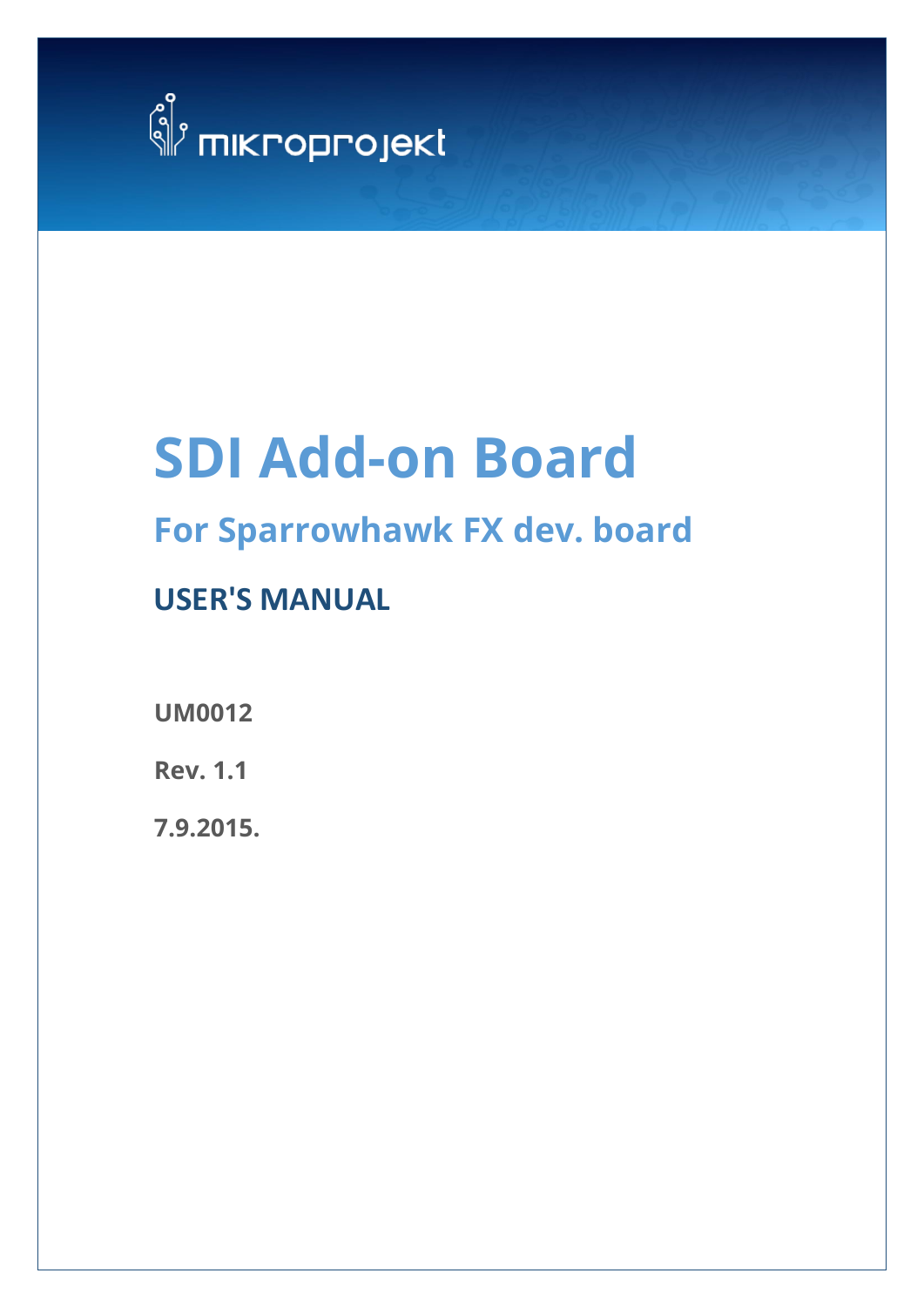

User's Manual

## **Table of contents**

| 2.1 |  |  |  |  |
|-----|--|--|--|--|
|     |  |  |  |  |
|     |  |  |  |  |
|     |  |  |  |  |
|     |  |  |  |  |
|     |  |  |  |  |
|     |  |  |  |  |
|     |  |  |  |  |
|     |  |  |  |  |
| 4.6 |  |  |  |  |
|     |  |  |  |  |
|     |  |  |  |  |
|     |  |  |  |  |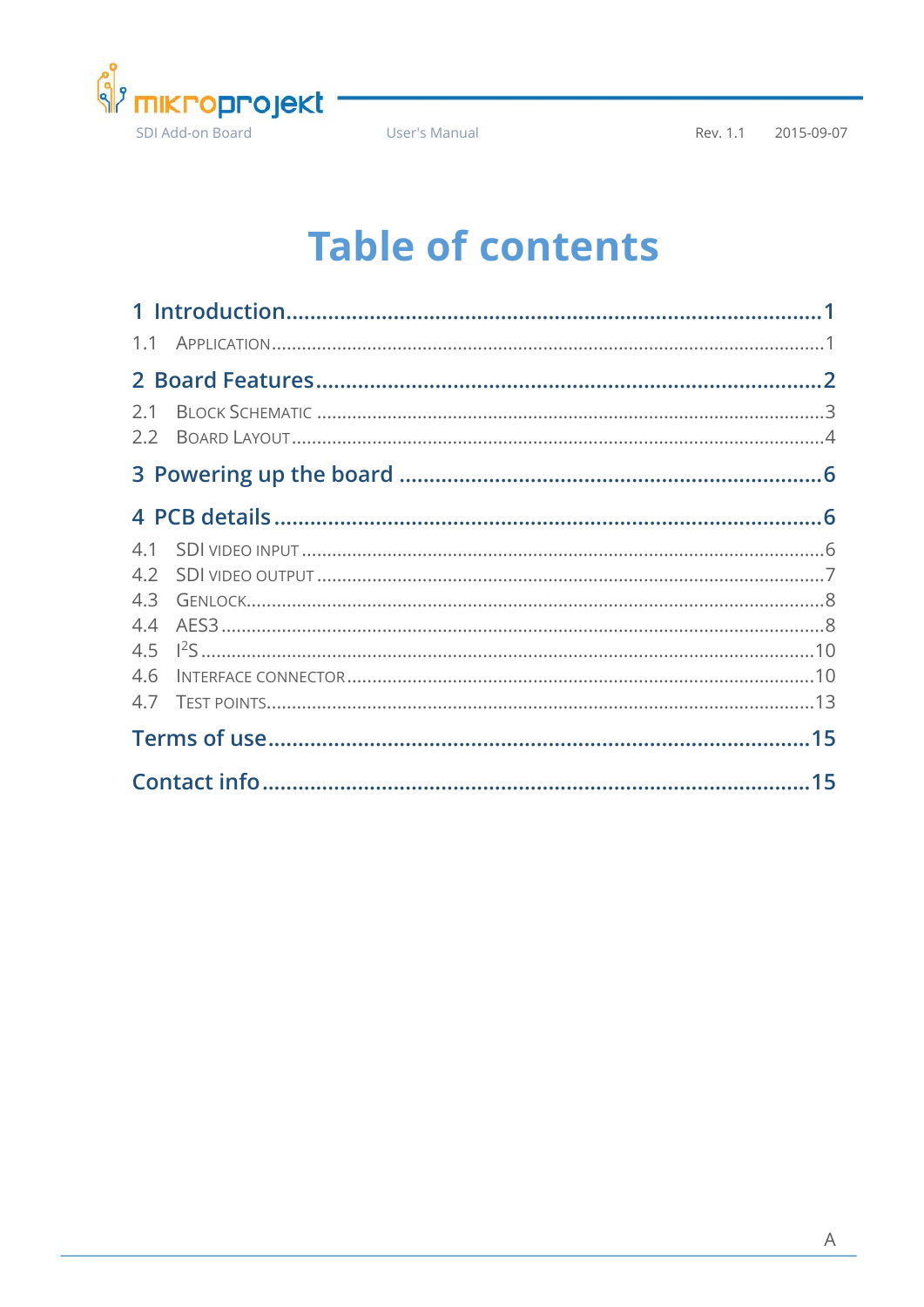

#### **Revision History**

| <b>Revision Date</b> |                     |     | <b>Author</b> Modification |
|----------------------|---------------------|-----|----------------------------|
| 1.0                  | 02.09.2014.         | AS. | Initial                    |
| 1.1                  | $\sqrt{07.09.2015}$ | ΙP  | Revamp                     |

#### **Related Documents**

| <b>ID</b> | <b>Code</b> Description             |
|-----------|-------------------------------------|
|           | UM0011 Sparrowhawk FX User's Manual |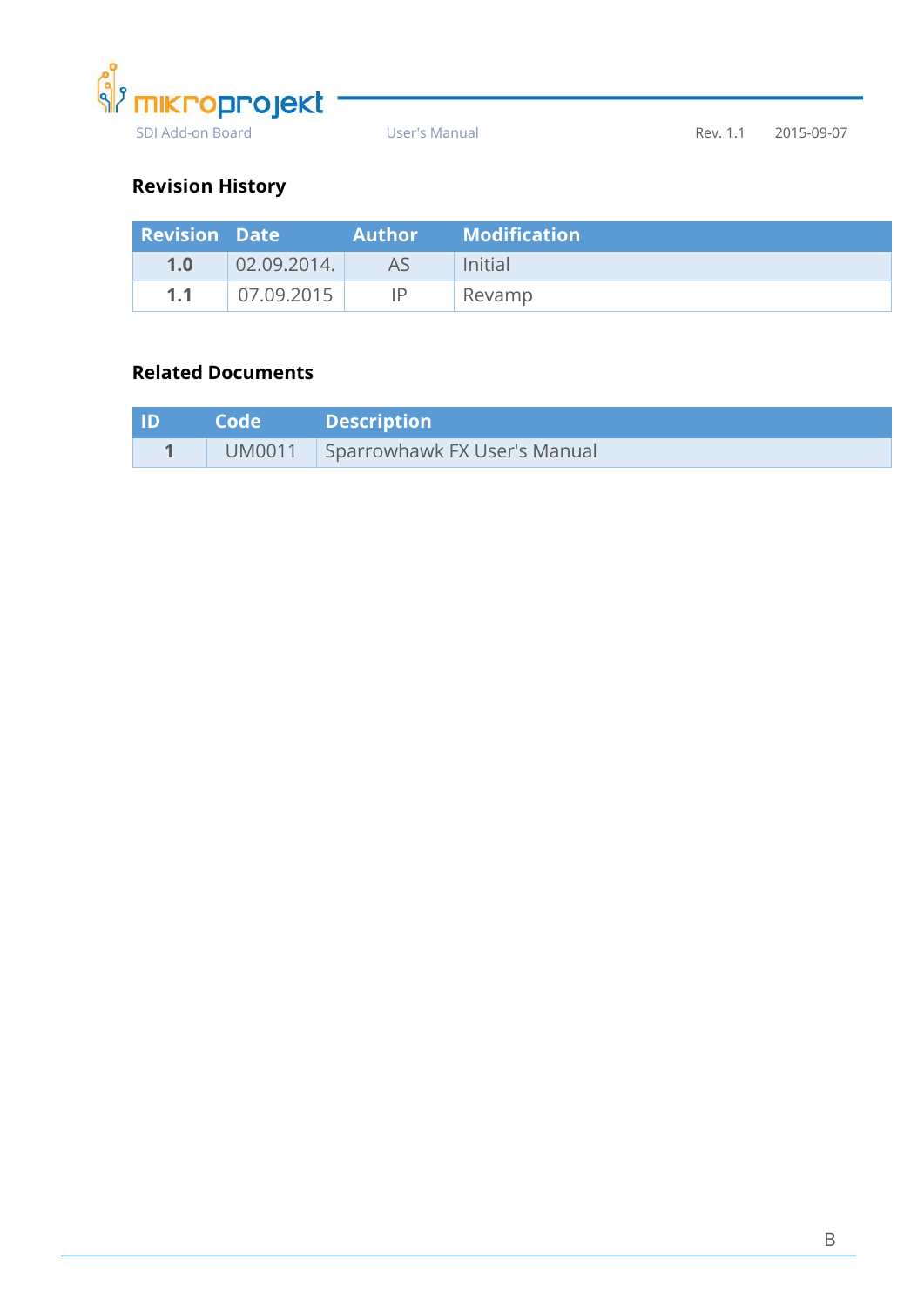

## <span id="page-3-0"></span>**1 Introduction**

Sparrowhawk FX Video Processing Board includes an expansion connection to support applications that can be implemented using SERDES. This expansion connection includes 8 additional SERDES input and output differential pairs of two whole SERDES quads available for expansion as SDI, or other video interfaces, the control/status signals, audio channels over IO pins and the power/ground pins.

The SDI Add-on board is a Sparrowhawk FX video processing board daughter card designed to support Serial Digital Interface (SDI) family of video interfaces standard from the Society of Motion Picture and Television Engineers (SMPTE) that transmits digital video data and embedded audio data through the 75-ohm coaxial cable.

SDI Add-on board includes:

- four SDI input channels,
- four SDI output channels,
- AES3 audio input,
- AES3 audio output,
- Genlock input,
- I2S Audio input,
- I2S Audio output.

The SDI input and output channels are mapped to two Lattice ECP3 SERDES quads through an expansion connector.

### <span id="page-3-1"></span>**1.1 Application**

- Frame grabbers
- DVRs
- Transcoding systems
- Professional video
- Surveillance
- Industrial video systems
- Machine vision
- Broadcast equipment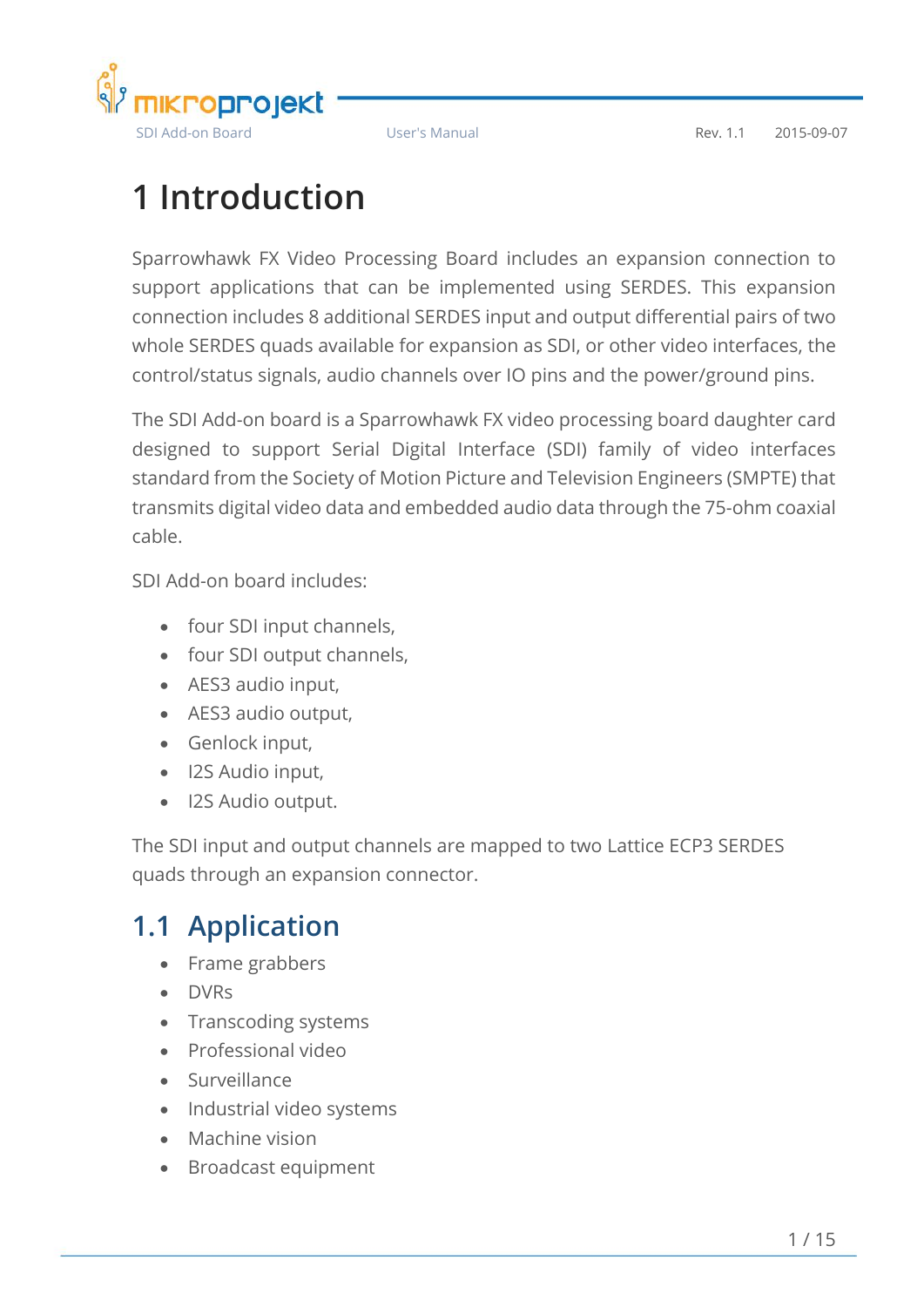

## <span id="page-4-0"></span>**2 Board Features**

#### *Table 1: SDI Add-on board feature list*

<span id="page-4-1"></span>

| <b>Category</b>                                 | <b>Features</b>                                                                                                                                                |  |  |  |
|-------------------------------------------------|----------------------------------------------------------------------------------------------------------------------------------------------------------------|--|--|--|
| <b>Video Interfaces</b>                         | 4x SDI Input (BNC connector),<br>$\bullet$<br>SDI Equalizer (LMH0384)<br>4x SDI Output (BNC connector),<br>SDI Cable Driver (LMH0302)                          |  |  |  |
| <b>Audio Interfaces</b>                         | TLV320AIC3007 stereo audio codec<br>$\bullet$<br>Stereo Line Out<br>Stereo Line In<br>DIX4192 digital audio interface receiver and<br>$\bullet$<br>transmitter |  |  |  |
| <b>Communication</b><br><b>Interfaces</b>       | I2C Bus                                                                                                                                                        |  |  |  |
| <b>Board to board</b><br><b>Interface ports</b> | Samtec QTH-060 Header Connector<br>$\bullet$<br>$\circ$ 48x GPIOs,<br>o <b>8x</b> SERDES In,<br>o <b>8x</b> SERDES Out,<br>$\circ$ 1x dedicated clock input    |  |  |  |
| <b>Other peripherals</b>                        | 4x Input video signal LED indication                                                                                                                           |  |  |  |
| <b>Power Supply</b>                             | Interface header connector dedicated power<br>$\bullet$<br>pins (5V and 3V3)<br>Onboard linear voltage regulator<br>$\circ$ 1V8<br>0.2V5                       |  |  |  |
| <b>Video clocking</b>                           | Onboard Voltage Controlled oscillator<br>Genlock Circuitry (LMH1981 & LMH1982)                                                                                 |  |  |  |
| <b>Manufacturing</b>                            | <b>RoHS Compliant</b>                                                                                                                                          |  |  |  |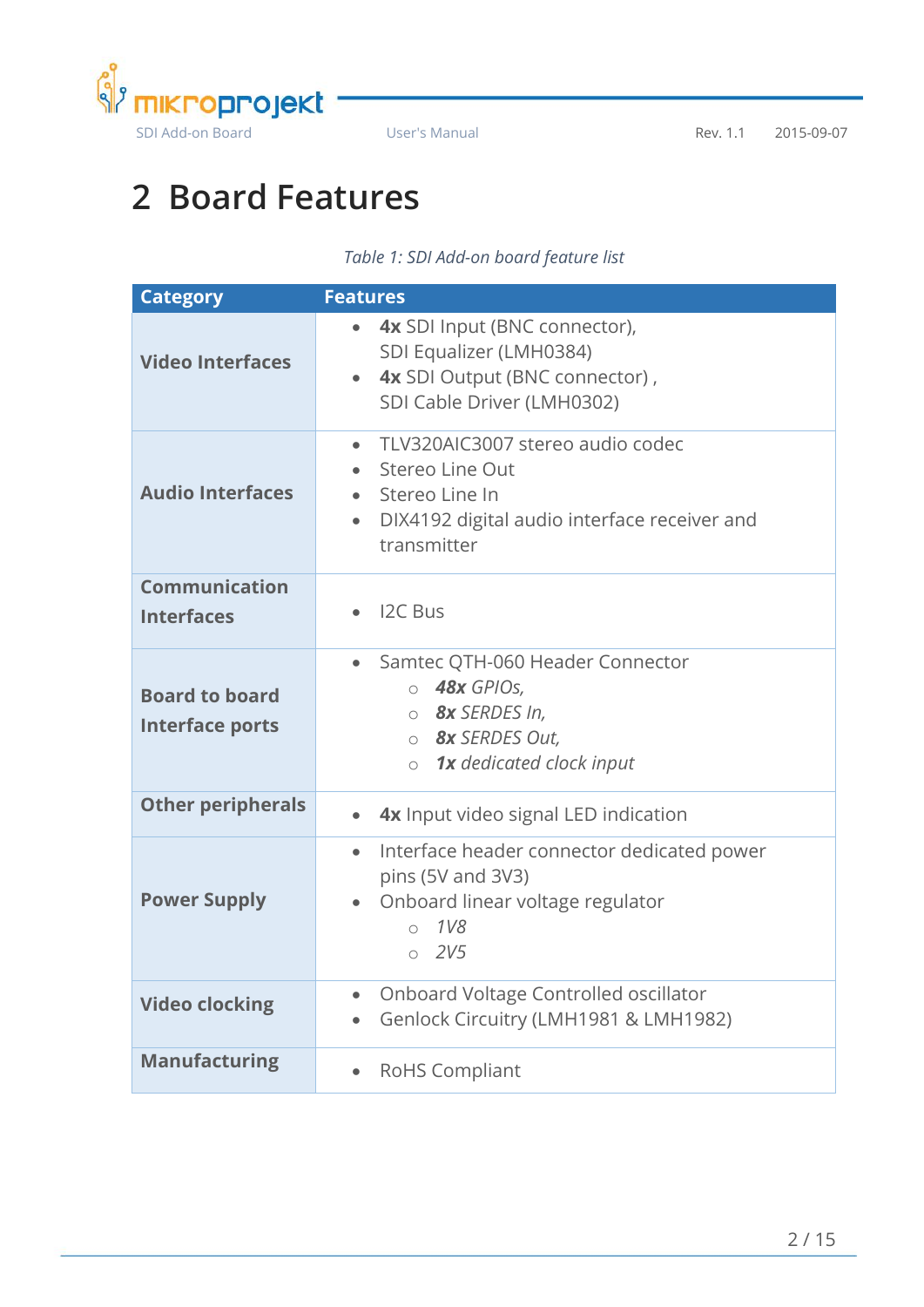

### <span id="page-5-0"></span>**2.1 Block Schematic**



<span id="page-5-1"></span>*Picture 1: SDI Add-on board block diagram*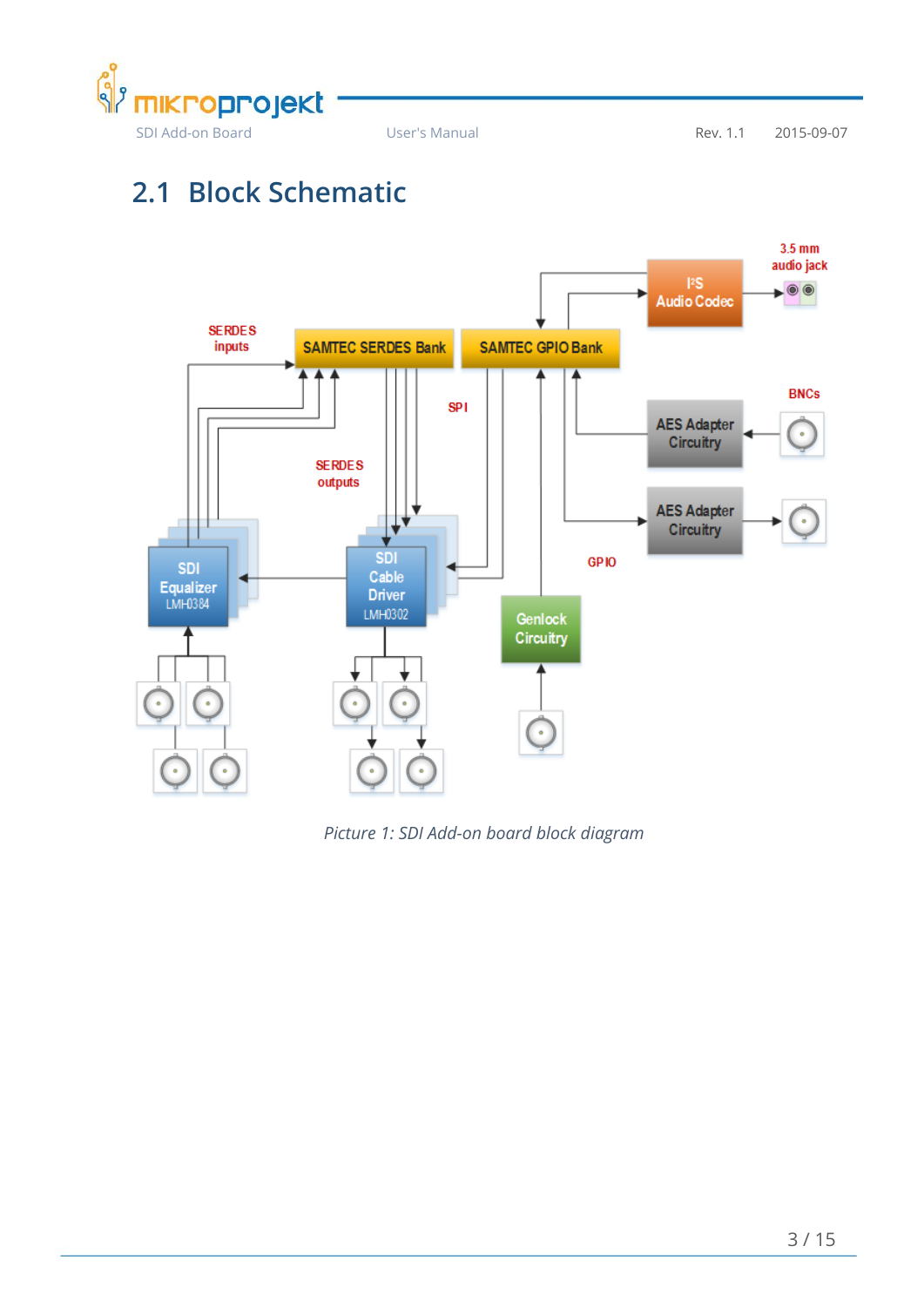

## <span id="page-6-0"></span>**2.2 Board Layout**



<span id="page-6-1"></span>*Picture 2: SDI Add-on board layout – top*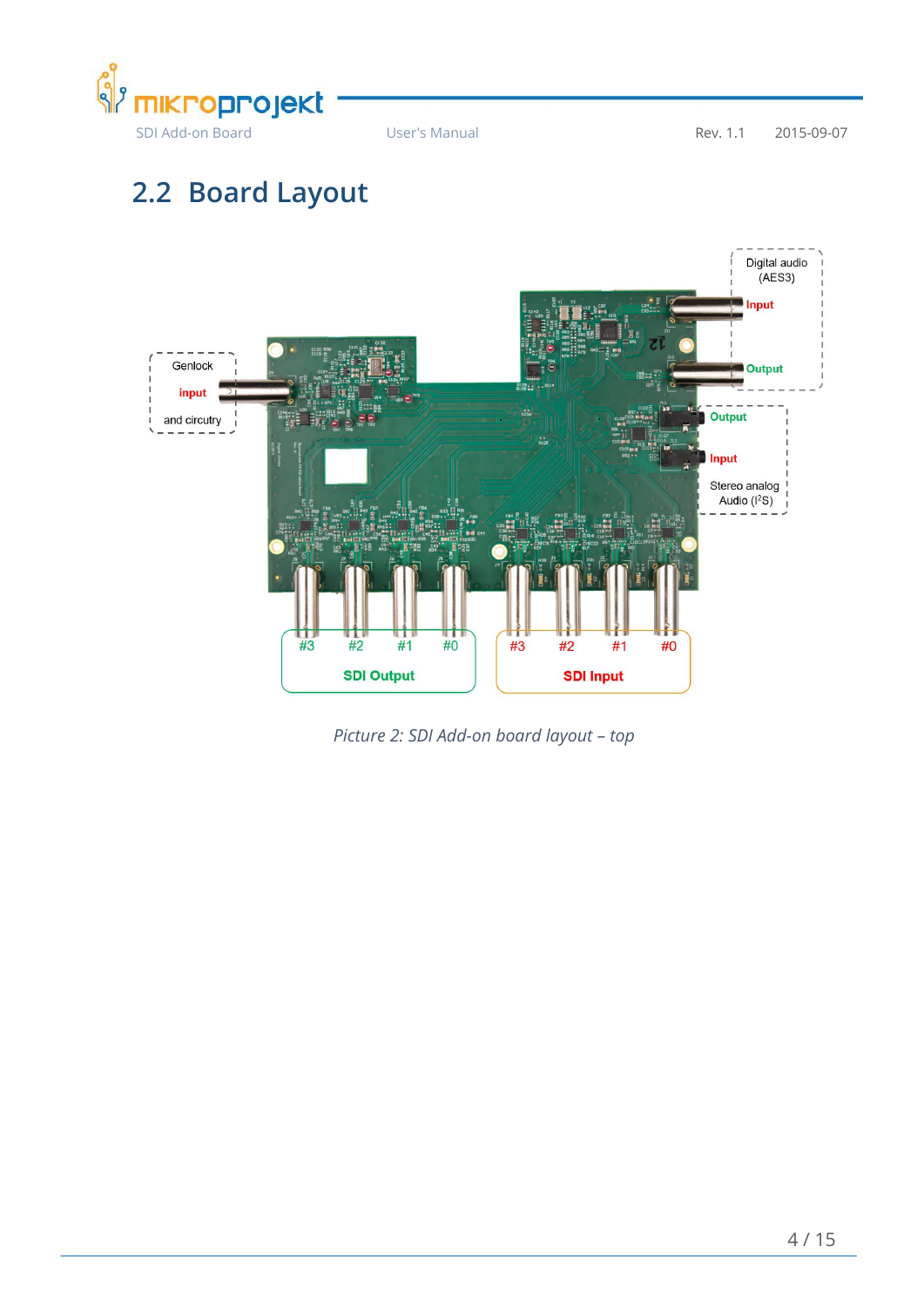

Picture 3 shows the SDI Add-on board installed on the Sparrowhawk FX video processing board.



<span id="page-7-0"></span>

2x DVI-D/HDMI 1.3 Out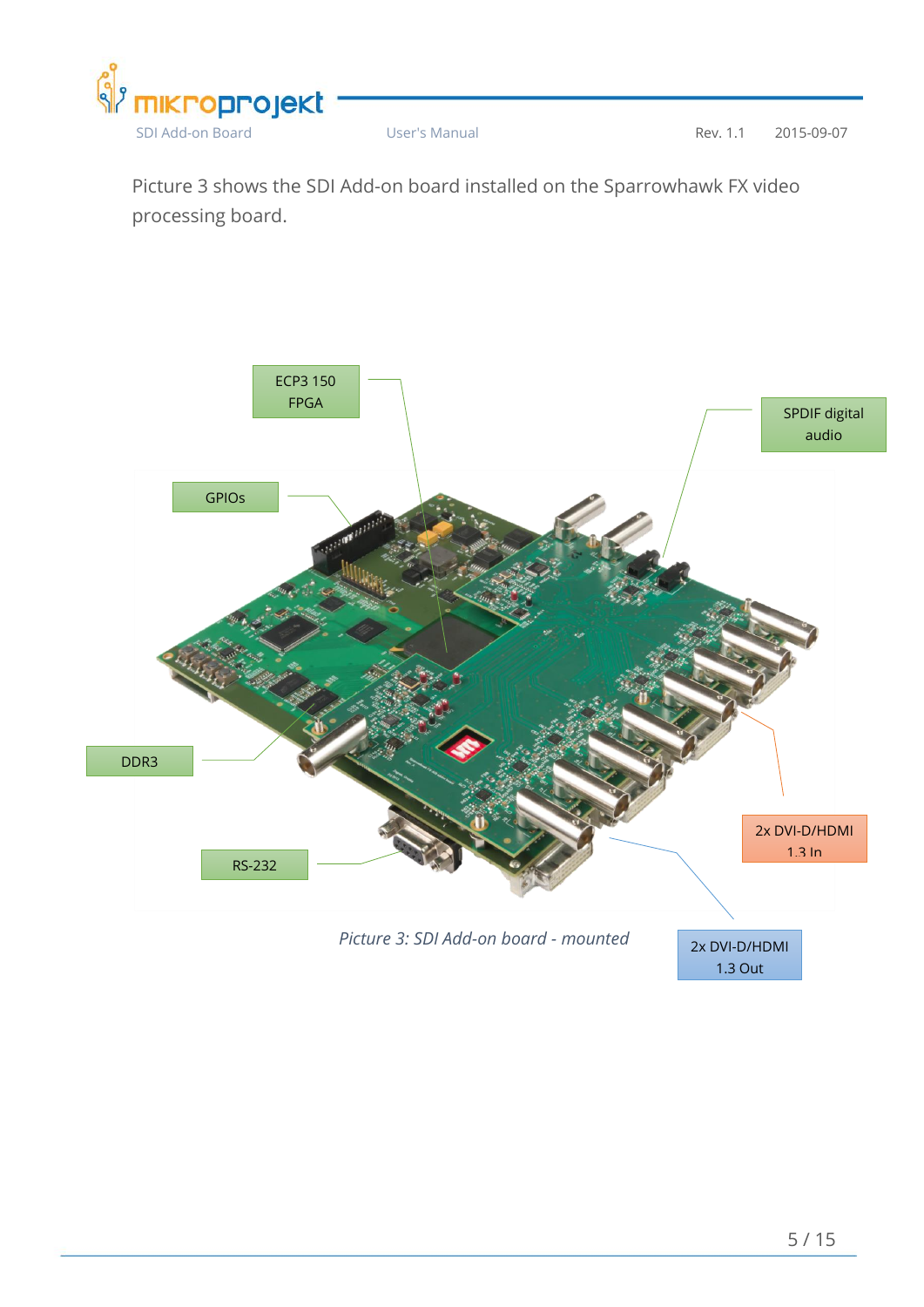

## <span id="page-8-0"></span>**3 Powering up the board**

#### *CAUTION!*

*The SDI Add-on PCB is protected against ESD (Electro Static Discharge), but improper handling can still damage the board. Try to avoid touching non-insulated parts of the board. If possible, use a functioning ground strap whenever handling the board.*

To power up the SDI Add-on board, it is necessary to plug it into the Sparrowhawk FX board (see picture 3). The SDI Add-on board is powered through the interface header connector dedicated power pins, providing 3.3 V and 5V to the board. Two instances of the Texas Instruments LP38511 low-dropout linear voltage regulator are used for providing the 1.8 V and 2.5 V to the board.

## <span id="page-8-1"></span>**4 PCB details**

The SDI Add-on board uses BNC connectors and equalizer ICs required for 4x SDI inputs and outputs. The SDI channels are connected to the FPGA through the Samtec QTH-060 header connector (Exp. Conn. #0 on the Sparrowhawk FX).

The PCB is designed to account to rigorous requirements of Tri-Rate SDI channels.

### <span id="page-8-2"></span>**4.1 SDI video input**

SDI video input is available via 4 BNC 75 Ohm connectors, J1, J2, J3 and J4. The SDI inputs are bridged between the BNC connectors and Lattice ECP3 150 FPGA on Sparrowhawk FX board through the TI LMH0384 cable equalizers. The connection to the FPGA is achieved by using fast differential pairs on the header connector J14 on the Add-on board (expansion connector J12 on the SHFX board).

The SDI input channels are mapped to Lattice ECP3 SERDES quads A and C.

SDI input channels of the connectors  $|1 \rangle$  and  $|2 \rangle$  are connected to the SERDES channels with associated quad C PCS logic, using 2 data channels and a dedicated clock input. SDI input channels of the connectors J3 and J4 are connected to the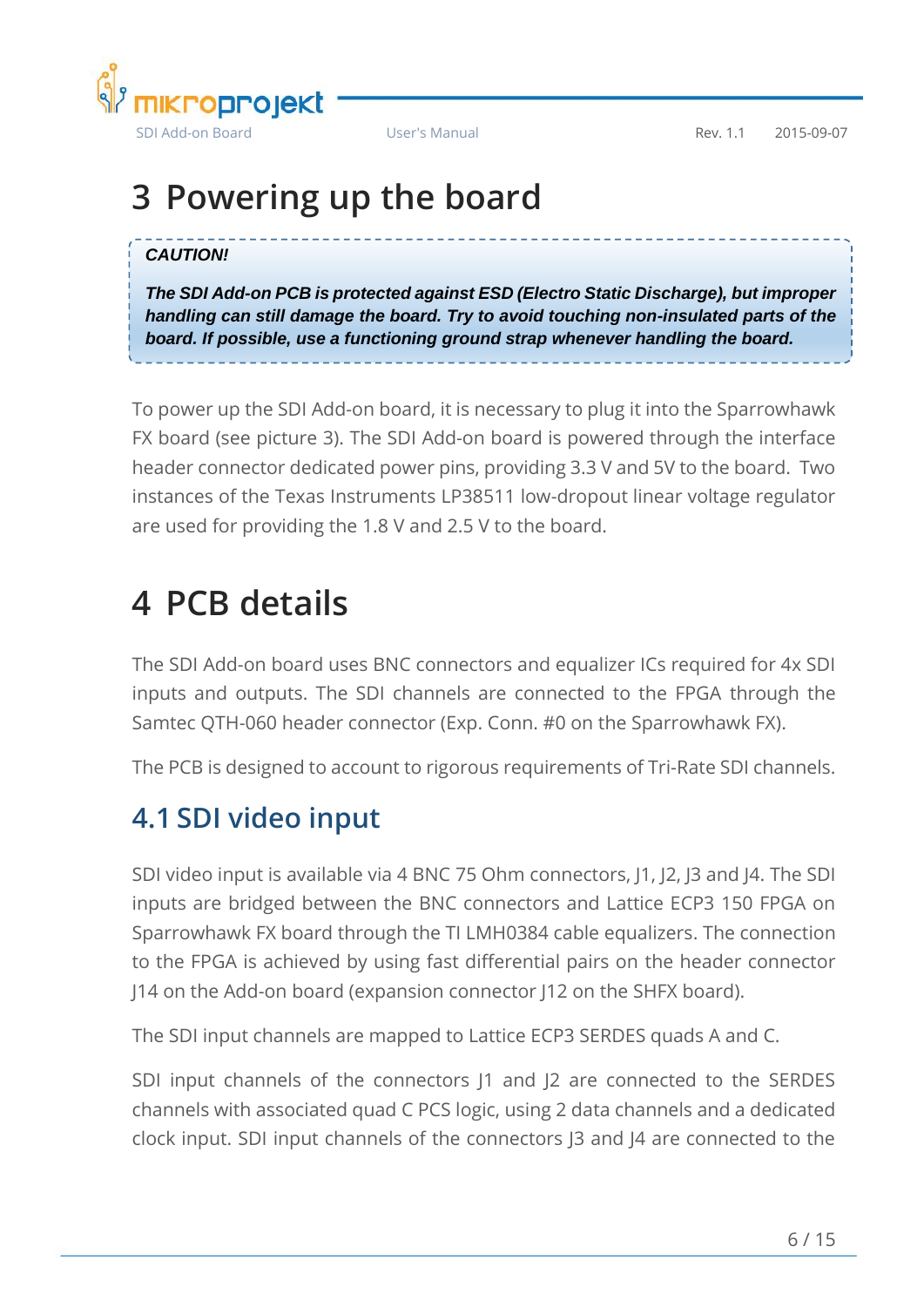

SERDES channels with associated quad A PCS logic, using 2 data channels and a dedicated clock input.

SERDES de-serializes data into 20-bit words, which are processed into standard video signals by the Lattice Tri-Rate SDI PHY IP core.

<span id="page-9-1"></span>The table below describes mapping between SERDES and BNC connectors /cable equalizers, and SERDES channel mapping inside each quad.

|                |             | <b>BNC connector Quad Serdes RX channel</b> |  |
|----------------|-------------|---------------------------------------------|--|
| И              | <b>PCSC</b> | Channel #1                                  |  |
| 12             |             | Channel #2                                  |  |
| $\overline{3}$ | <b>PCSA</b> | Channel #1                                  |  |
|                |             | Channel #2                                  |  |

#### *Table 2: SDI input SERDES mapping*

### <span id="page-9-0"></span>**4.2 SDI video output**

SDI video output is available via 4 BNC 75 Ohm connectors, J5, J6, J7 and J8. The SDI video output connectors are connected to Lattice ECP3 SERDES through TI LMH0302 SDI cable driver and fast differential pairs on the header connector J14.

The SDI output interfaces are mapped to Lattice ECP3 SERDES quads A and C.

SERDES can output fast differential signals required by the TMDS signaling. 10-bit words are serialized and transmitted using 3 output data channels, while the clock is outputted using the fourth output data channel.

Output channels of SERDES in FPGA are used for driving fast differential pairs for DVI output. The table below describes mapping between SERDES and DVI connectors, and SERDES channel mapping inside each connector.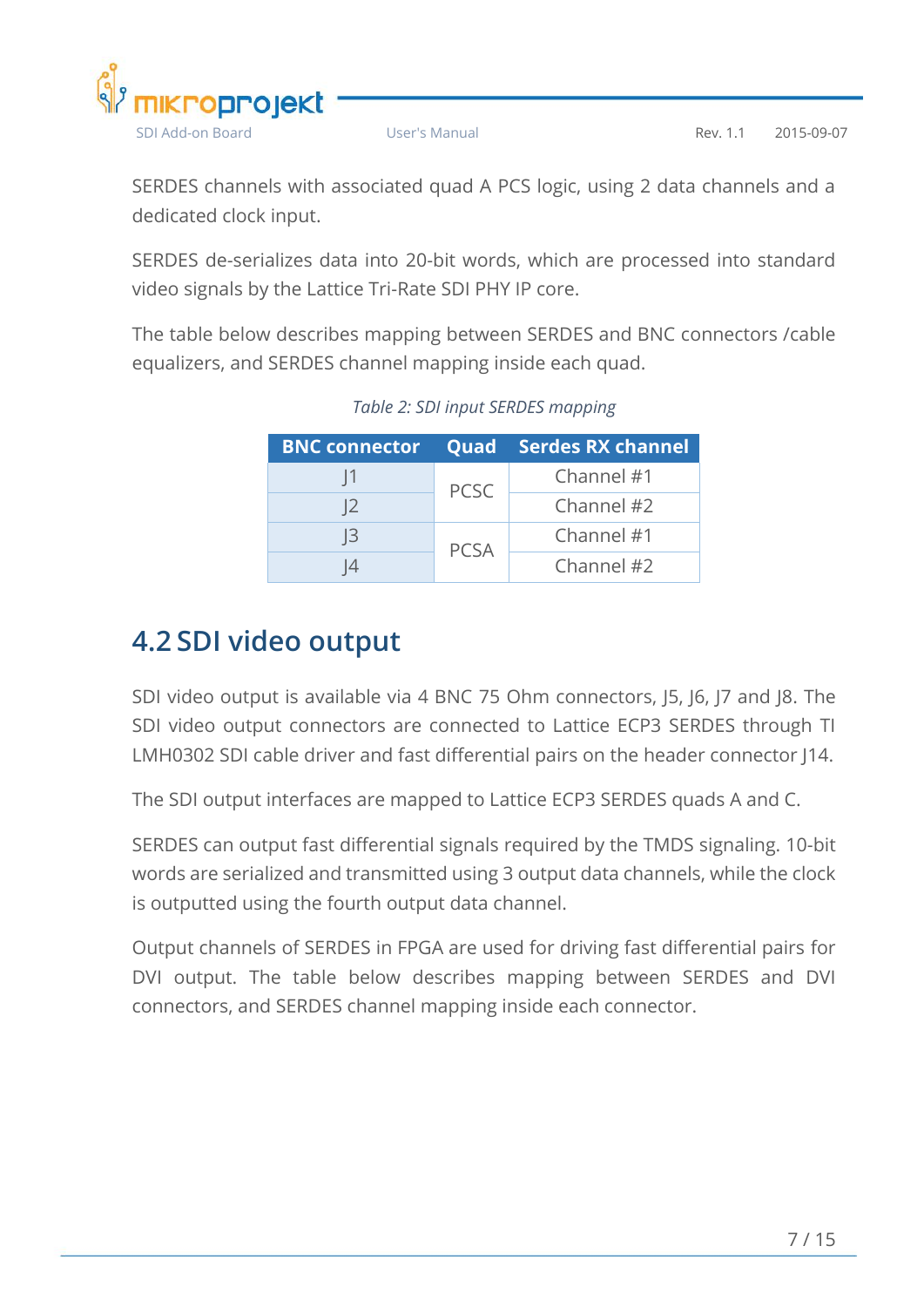<span id="page-10-2"></span>

|    |             | <b>BNC connector Quad Serdes TX channel</b> |
|----|-------------|---------------------------------------------|
| 15 | <b>PCSC</b> | Channel #1                                  |
| 16 |             | Channel #2                                  |
|    | <b>PCSA</b> | Channel #1                                  |
|    |             | Channel #2                                  |

*Table 3: SDI output SERDES mapping*

### <span id="page-10-0"></span>**4.3 Genlock**

Genlock interface is used as a separate sync input to to the SDI processor. It allows precise synchronization of outputs to a standard time signal. Texas instruments LMH1981 and LMH1982 ICs are used for genlocking.

The LMH1981 is a high performance multi-format sync separator. The input automatically detects the input video format and accepts standard analog SD/ED/HD video signal with either bi-level or tri-level sync. The outputs provide composite, horizontal and vertical sync timing signals.

The LMH1982 is a multi-rate video clock generator that can generate two simultaneous low-jitter SD and HD clocks with selectable frequencies. In genlock mode, the device's phase locked loops can synchronize the output signals to one of the two available input reference ports with hsync and vsync signals. The input references connected to the LMH1982 on the SDI Add-on PCB are TI LMH1981 outputs on port A inputs, and timing signals from header connector J14 (ECP3 150 FPGA outputs from an SDI deserializer) to the port B inputs.

### <span id="page-10-1"></span>**4.4 AES3**

Digital audio IO is supported on the SDI Add-on by the Texas Instruments DIX4192 digital audio interface receiver and transmitter. The device supports four differential line input receivers, one differential line driver and two audio serial ports connected to ECP3 FPGA through interface header connector.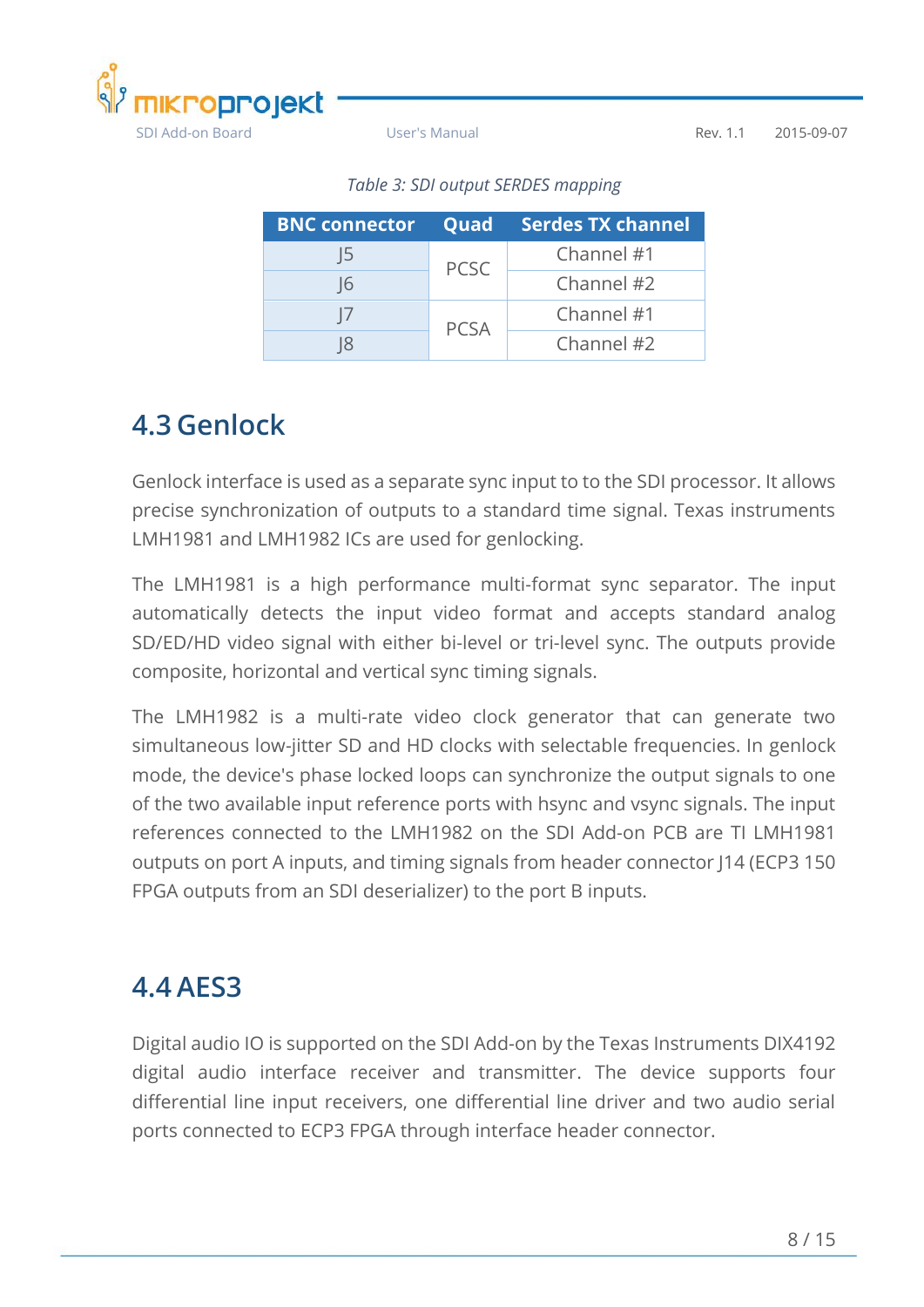

The board provides 1x AES3 stereo input and 1x AES3 stereo output with AES-3id interface which uses the same BNC connector as SDI and is used in broadcast applications.

<span id="page-11-0"></span>The list of AES3 audio connectors is available in the table below.

#### *Table 4: AES3 audio connectors*

<span id="page-11-1"></span>

| <b>Audio conn</b> | Conn type | <b>Function</b> | <b>DIX4192 pin</b> |    |  |
|-------------------|-----------|-----------------|--------------------|----|--|
| 10                | Tx        | Audio line-out  | $Tx+$              | 32 |  |
|                   |           |                 | $Tx -$             | 31 |  |
| 11                |           | Audio line-in   | $Rx+$              |    |  |
|                   | Rx        |                 | $Rx-$              |    |  |

#### *Table 5: DIX4192 interface pinout*

| DIX4192 pin | <b>Signal</b> |
|-------------|---------------|
| 37          | aes_bcka      |
| 38          | aes Ircka     |
| 39          | aes_sdina     |
| 40          | aes_sdouta    |
| 45          | aes bckb      |
| 46          | aes Irckb     |
| 47          | aes sdinb     |
| 48          | aes_sdoutb    |
| 36          | aes_sync      |
| 35          | aes_bls       |
| 11          | aes lock      |
| 12          | aes_rxcko     |
| 29          | aes_gpo4      |
| 28          | aes_gpo3      |
| 27          | aes_gpo2      |
| 26          | aes_gpo1      |
| 23          | aes intn      |
| 19          | aes_cs        |
| 25          | aes_mclk      |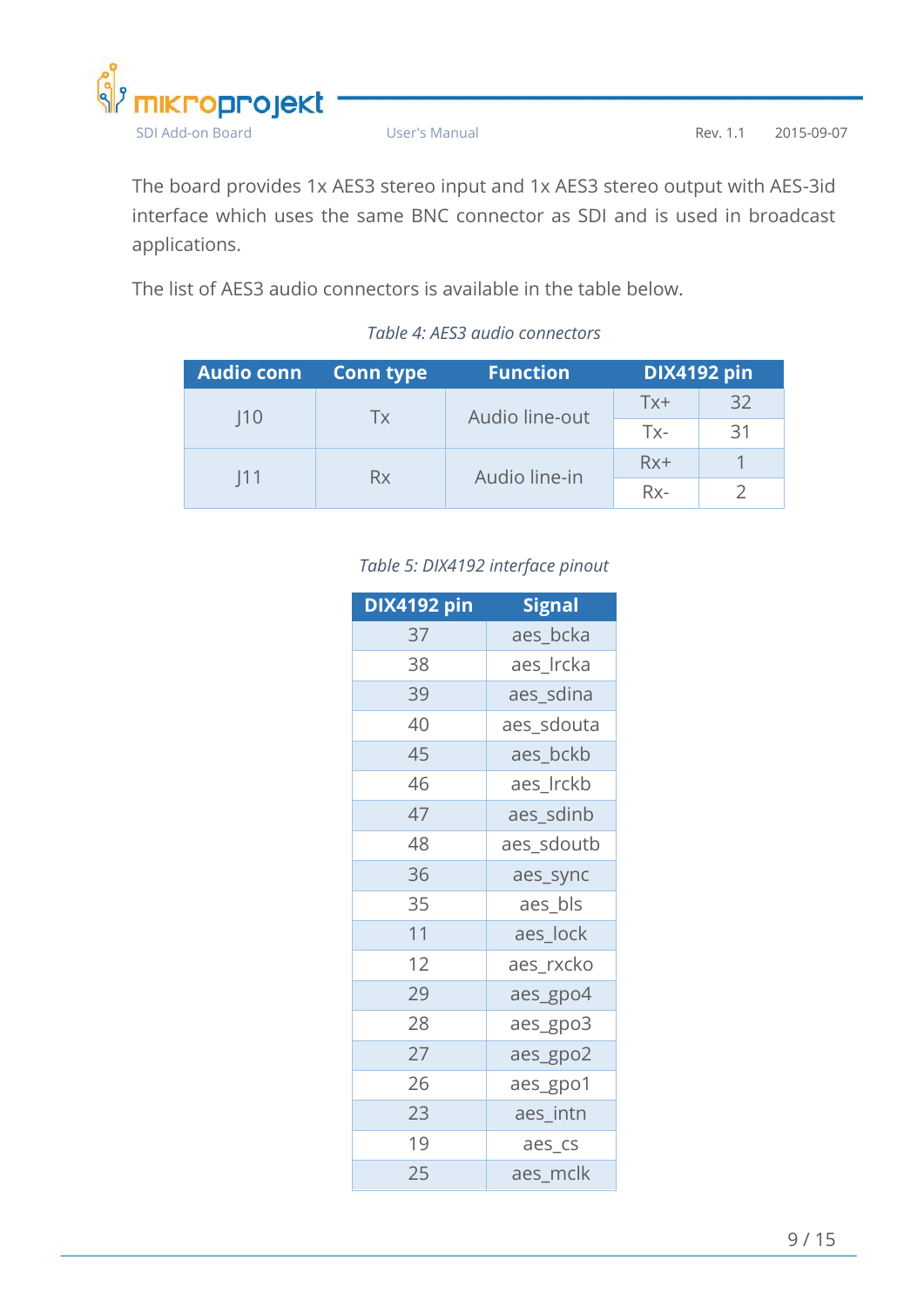

### <span id="page-12-0"></span>**4.5 I 2S**

I2S codec is supported on the SDI Add-on board by the Texas Instruments TLV320AIC3007 low power stereo audio codec IC.

There are two analog audio interfaces on board, stereo input and output via 3.5 mm jack connectors J12 and J13.

<span id="page-12-2"></span>

| Audio conn | <b>Conn type</b>      | <b>Function</b> | <b>TLV320AIC pin</b> |    |  |
|------------|-----------------------|-----------------|----------------------|----|--|
| 12         | <b>Rx</b>             | Stereo line-in  | LINE1LP              |    |  |
|            |                       | LINE1RP         | 5                    |    |  |
|            | Stereo line-out<br>Tx |                 | <b>HPLOUT</b>        | 14 |  |
| 13         |                       |                 | <b>HPCOM</b>         | 15 |  |
|            |                       |                 | <b>HPROUT</b>        | 17 |  |

### <span id="page-12-1"></span>**4.6 Interface connector**

Header connector marked J14 is the Samtec QTH-060 high-speed mezzanine connector. It mates with the QSH-060-01-L-D-A connector (expansion connector #0 on SHFX board, marked J12). This board to board interface connector is divided into 2 banks, one dedicated to the high-speed differential pairs, the other to the general purpose IO pins. Each bank also has power supply pins, one 3.3V and one 5V. 2 pins are dedicated to the system I2C bus.

The connector pinout and the corresponding PCB signal mapping is shown below.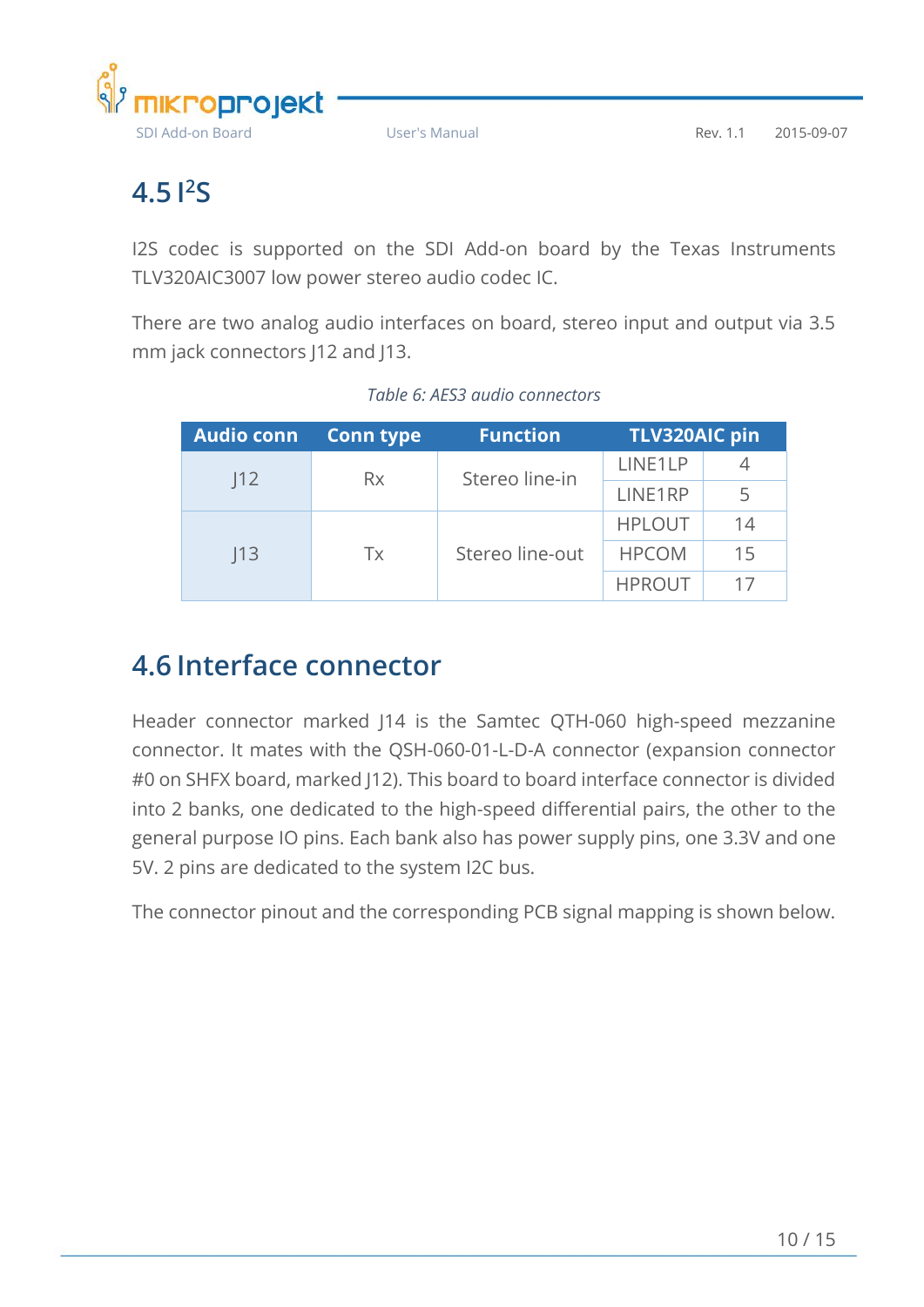

User's Manual

Rev. 1.1 2015-09-07

<span id="page-13-0"></span>

| <b>EXP</b>     | <b>Function</b>   | <b>Signal</b> | <b>EXP</b>              | <b>Function</b>       | <b>FPGA pin</b> |  |
|----------------|-------------------|---------------|-------------------------|-----------------------|-----------------|--|
| Pin            |                   |               | pin                     |                       |                 |  |
| 1              | 3V <sub>3</sub>   |               | $\overline{2}$          | 3V <sub>3</sub>       |                 |  |
| 3              | 3V <sub>3</sub>   |               | $\overline{\mathbf{4}}$ | 3V <sub>3</sub>       |                 |  |
| 5              | 3V <sub>3</sub>   |               | $6\phantom{1}6$         | 3V <sub>3</sub>       |                 |  |
| $\overline{7}$ | <b>SDA</b>        | sys_sda       | 8                       | <b>SCL</b>            | sys_scl         |  |
| 9              | GPIO0             | aes_sdoutb    | 10                      | GPIO1                 | i2s_bclk        |  |
| 11             | GPIO <sub>2</sub> | aes_sdinb     | 12                      | GPIO3                 | i2s_wclk        |  |
| 13             | GPIO4             | aes_lrckb     | 14                      | GPIO5                 | i2s_din         |  |
| 15             | GPIO6             | aes_bckb      | 16                      | GPIO7                 | i2s_dout        |  |
| 17             | GPIO8             | aes_sdouta    | 18                      | GPIO9                 | i2s_mclk        |  |
| 19             | GPIO10            | aes_sdina     | 20                      | GPIO11                | i2s_gpio1       |  |
| 21             | GPIO12            | aes_Ircka     | 22                      | <b>GND</b>            |                 |  |
| 23             | GPIO14            | aes_bcka      | 24                      | EXP_PLL_P             |                 |  |
| 25             | GPIO16            | aes_sync      | 26                      | EXP_PLL_N<br>no_lock  |                 |  |
| 27             | GPIO18            | aes_bls       | 28                      | <b>GND</b>            |                 |  |
| 29             | GPIO20            | aes_lock      | 30                      | GPIO13                | spi_s_cs0_n     |  |
| 31             | GPIO22            | aes_rxcko     | 32                      | GPIO15                | spi_s_cs1_n     |  |
| 33             | GPIO24            | aes_gpo4      | 34                      | GPIO17                | spi_s_cs2_n     |  |
| 35             | GPIO26            | aes_gpo3      | 36                      | GPIO19                | spi_s_cs3_n     |  |
| 37             | GPIO28            | aes_gpo2      | 38                      | GPIO21                | spi_s_mosi      |  |
| 39             | GPIO30            | aes_gpo1      | 40                      | GPIO23                | spi_s_clk       |  |
| 41             | GPIO32            | aes_intn      | 42                      | GPIO25                | spi_s_miso      |  |
| 43             | GPIO33            | aes_cs        | 44                      | GPIO27                | clk_sel0        |  |
| 45             | GPIO34            | aes_mclk      | 46                      | <b>RFU</b>            | i2c_int         |  |
| 47             | GPIO35            | tof           | 48                      | GPIO31                | clk_sel1        |  |
| 49             | GPIO36            | fpga_vsync    | 50                      | GPIO37                | sdi_en_out0     |  |
| 51             | GPIO38            | fpga_hsync    | 52                      | GPIO39                | sdi_en_out1     |  |
| 53             | GPIO40            | gl_oeout      | 54                      | GPIO41                | sdi sdhd out0 1 |  |
| 55             | GPIO42            | gl_hsout      | 56                      | GPIO43                | sdi_en_out2     |  |
| 57             | GPIO44            | gl_vsout      | 58                      | GPIO45                | sdi_sdhd_out2_3 |  |
| 59             | GPIO46            | gl_vfout      | 60                      | GPIO47<br>sdi_en_out3 |                 |  |

Table 7: Interface connector Bank 0 pinout and PCB signal mapping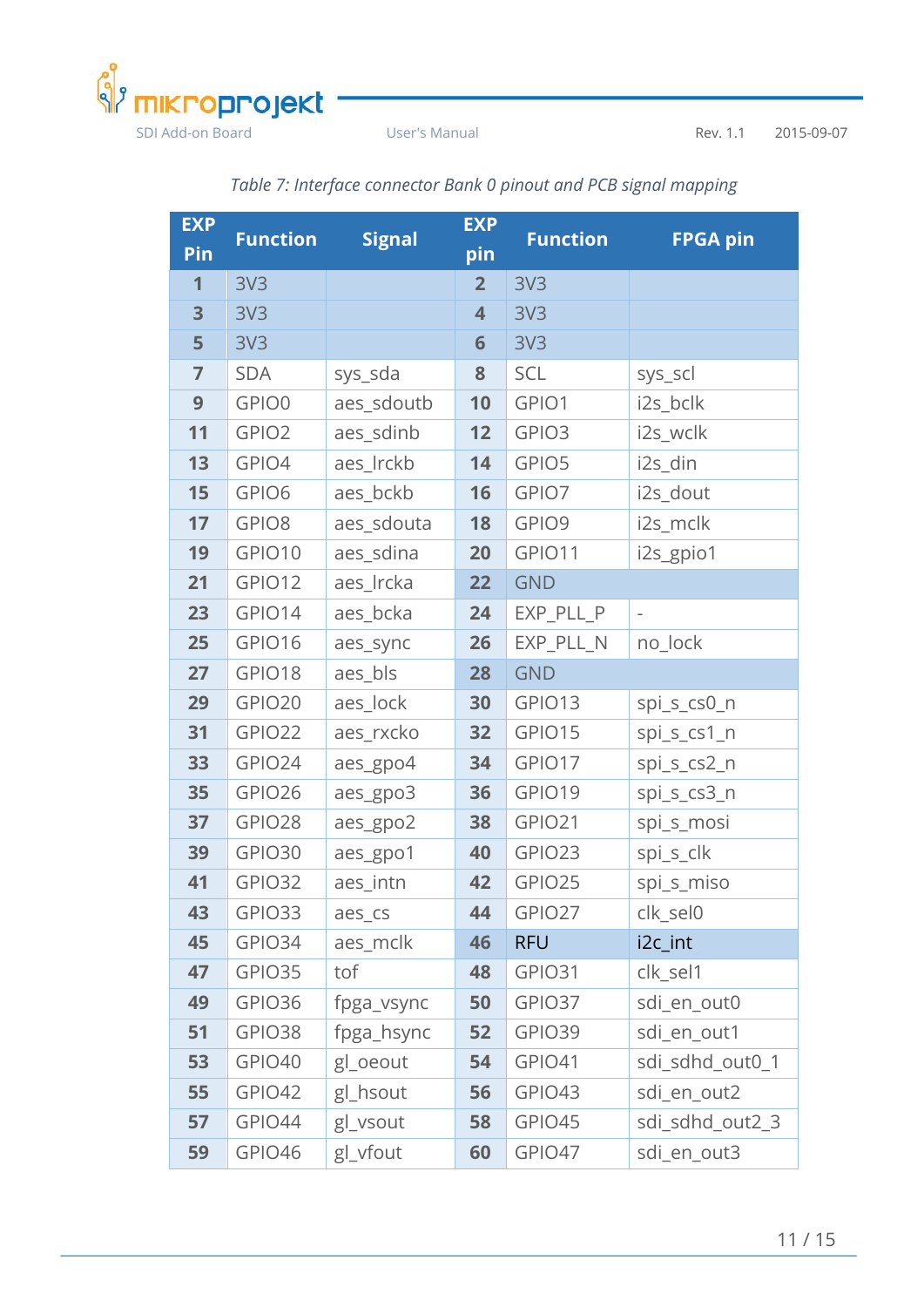

<span id="page-14-0"></span>

| <b>EXP</b> | <b>Function</b> | <b>Signal</b>   | <b>EXP</b> | <b>Function</b> | <b>Signal</b> |
|------------|-----------------|-----------------|------------|-----------------|---------------|
| Pin        |                 |                 | pin        |                 |               |
| 61         | <b>SERDES</b>   |                 | 62         | <b>SERDES</b>   | SDI_CLK_0_N   |
| 63         | <b>SERDES</b>   |                 | 64         | <b>SERDES</b>   | SDI_CLK_0_P   |
| 65         | <b>GND</b>      |                 | 66         | <b>GND</b>      |               |
| 67         | <b>SERDES</b>   | SDI FPGA OUT0 P | 68         | <b>SERDES</b>   |               |
| 69         | <b>SERDES</b>   | SDI_FPGA_OUT0_N | 70         | <b>SERDES</b>   |               |
| 71         | <b>GND</b>      |                 | 72         | <b>GND</b>      |               |
| 73         | <b>SERDES</b>   | SDI_FPGA_OUT1_P | 74         | <b>SERDES</b>   | SDI_IN0_AC_N  |
| 75         | <b>SERDES</b>   | SDI_FPGA_OUT1_N | 76         | <b>SERDES</b>   | SDI_INO_AC_P  |
| 77         | <b>GND</b>      |                 | 78         | <b>GND</b>      |               |
| 79         | <b>SERDES</b>   |                 | 80         | <b>SERDES</b>   | SDI_IN1_AC_N  |
| 81         | <b>SERDES</b>   |                 | 82         | <b>SERDES</b>   | SDI_IN1_AC_p  |
| 83         | <b>GND</b>      |                 | 84         | <b>GND</b>      |               |
| 85         | <b>SERDES</b>   | SDI_CLK_1_N     | 86         | <b>SERDES</b>   |               |
| 87         | <b>SERDES</b>   | SDI_CLK_1_P     | 88         | <b>SERDES</b>   |               |
| 89         | <b>GND</b>      |                 | 90         | <b>GND</b>      |               |
| 91         | <b>SERDES</b>   |                 | 92         | <b>SERDES</b>   |               |
| 93         | <b>SERDES</b>   |                 | 94         | <b>SERDES</b>   |               |
| 95         | <b>GND</b>      |                 | 96         | <b>GND</b>      |               |
| 97         | <b>SERDES</b>   | SDI FPGA OUT2 P | 98         | <b>SERDES</b>   | SDI_IN2_AC_N  |
| 99         | <b>SERDES</b>   | SDI FPGA OUT2 N | 100        | <b>SERDES</b>   | SDI IN2 AC P  |
| 101        | <b>GND</b>      |                 | 102        | <b>GND</b>      |               |
| 103        | <b>SERDES</b>   | SDI FPGA OUT3 P | 104        | <b>SERDES</b>   | SDI_IN3_AC_N  |
| 105        | <b>SERDES</b>   | SDI_FPGA_OUT3_N | 106        | <b>SERDES</b>   | SDI_IN3_AC_P  |
| 107        | <b>GND</b>      |                 | 108        | <b>GND</b>      |               |
| 109        | <b>SERDES</b>   |                 | 110        | <b>SERDES</b>   |               |
| 111        | <b>SERDES</b>   |                 | 112        | <b>SERDES</b>   |               |
| 113        | <b>GND</b>      |                 | 114        | <b>GND</b>      |               |
| 115        | 5V              |                 | 116        | 5V              |               |
| 117        | 5V              |                 | 118        | 5V              |               |
| 119        | 5V              |                 | 120        | 5V              |               |

#### *Table 8: Interface connector Bank 1 pinout and PCB signal mapping*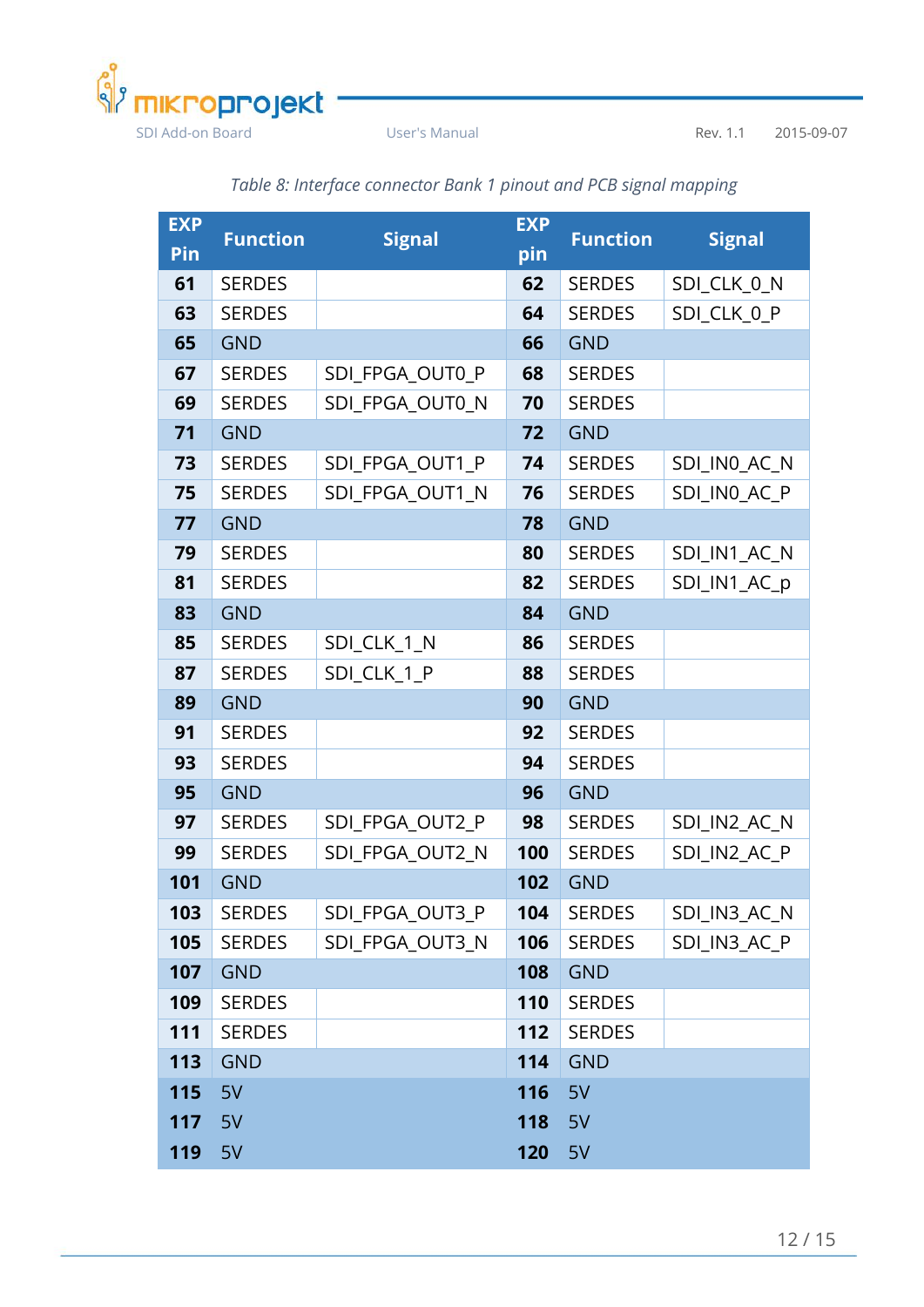

## <span id="page-15-0"></span>**4.7 Test points**

The board includes the following test points:

- TI Equalizer and driver reference design test points
	- o Should allow duplication of tests from the TI reference board
	- o SPI communication is a must
- All power voltage and GND test points
- GND scope clamp (as PCB edge or holes)
- I2S Interface
- AES3 interface
	- o Inputs (from BNC)
	- o Output to FPGA
- Genlock interface
	- o Input from BNC
	- o Output to FPGA

#### *Table 9: SDI Add-on board test points*

<span id="page-15-1"></span>

| <b>Test</b><br>point | <b>Description</b>                          | <b>Signal</b>   | <b>Connection</b> |
|----------------------|---------------------------------------------|-----------------|-------------------|
| TP <sub>1</sub>      | Genlock interface vertical<br>sync output   | <b>GL VSOUT</b> | LMH1981 pin 8     |
| TP <sub>2</sub>      | Genlock interface horizontal<br>sync output | <b>GL HSOUT</b> | LMH1981 pin 7     |
| TP <sub>3</sub>      |                                             | <b>TOF</b>      | LMH1982 pin 25    |
| TP4                  |                                             | <b>VCXO</b>     | LMH1982 pin 29    |
| TP <sub>5</sub>      | 1.8V power voltage                          | VCC 1V8         |                   |
| TP <sub>6</sub>      | ground                                      | <b>GND</b>      |                   |
| TP7                  | 2.5V power voltage                          | VCC 2V5         |                   |
| TP8                  | ground                                      | <b>GND</b>      |                   |
|                      |                                             |                 |                   |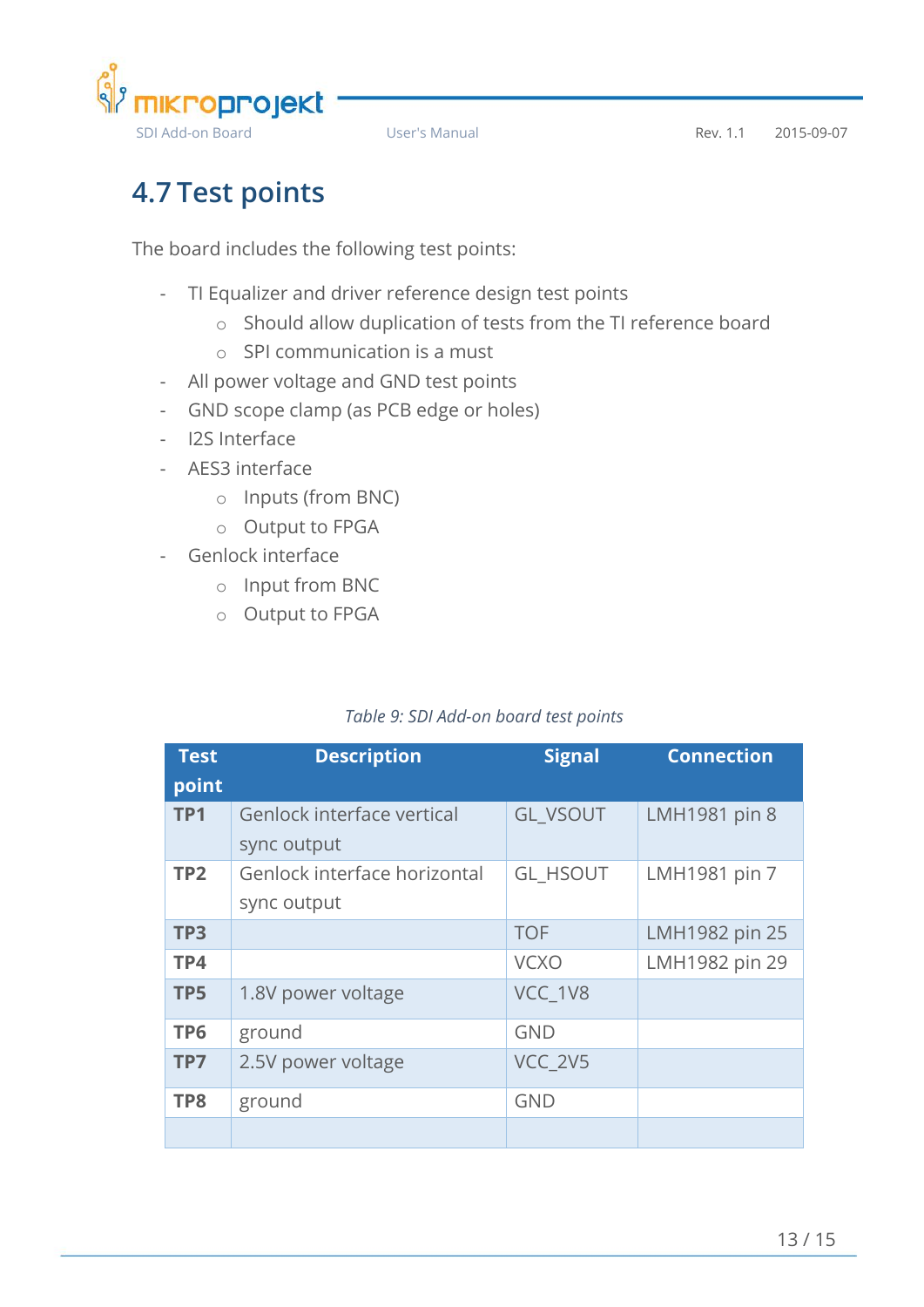

User's Manual

Rev. 1.1 2015-09-07

#### **Index of tables**

#### **Index of pictures**